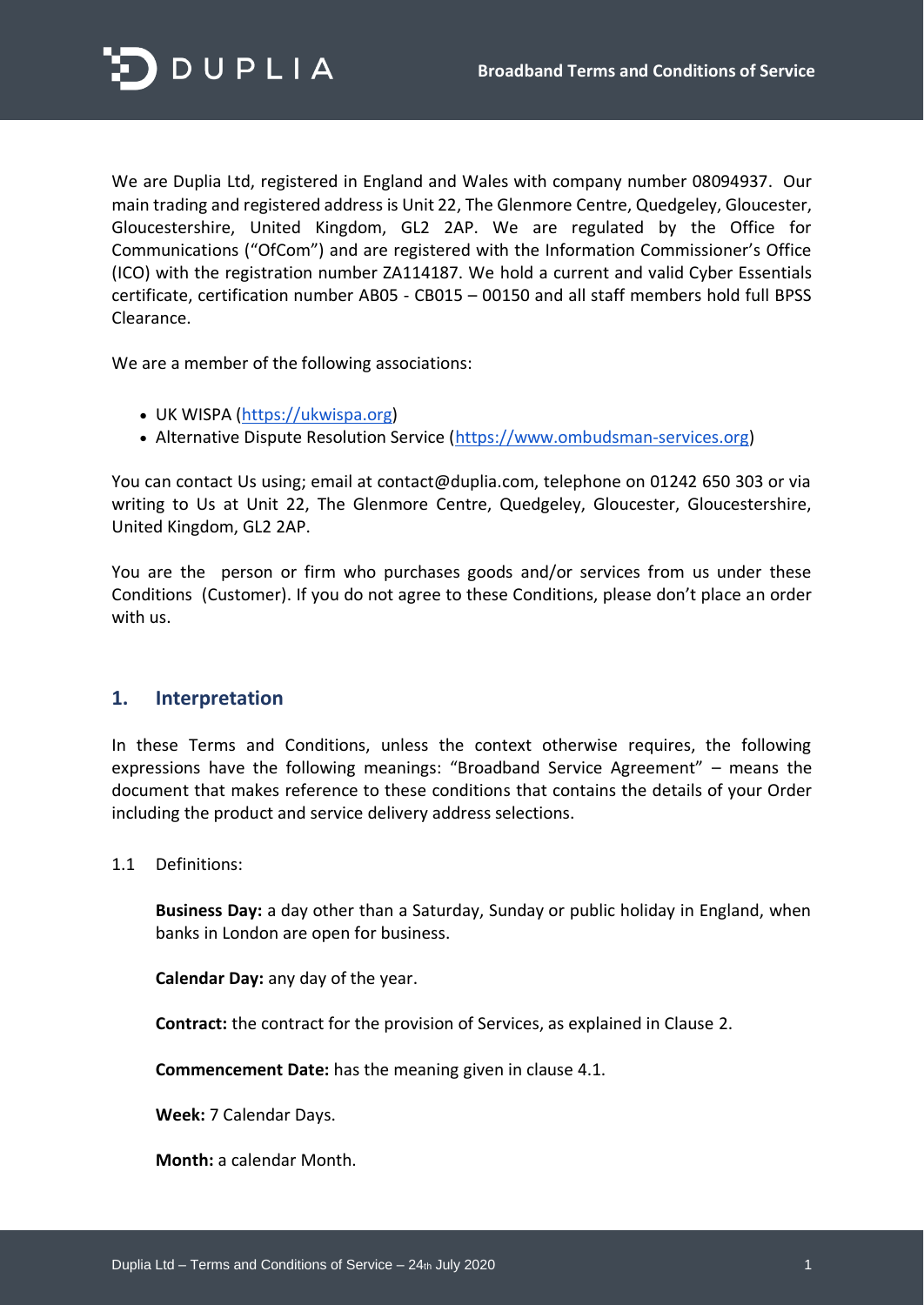

**Price:** the fees payable for the Services.

**Services:** the services which are to be provided by Duplia to the Customer as specified in the Order and set out in clause 4 (and confirmed in Our Order Invoice);

**Order**: the Customer's order for the supply of Goods and/or Services, as set out in the Customer's purchase order form, or the Customer's written acceptance of Duplia's quotation, or overleaf, as the case may be.

**We/Us/Our:** Duplia Ltd.

**Writing** and any similar expression: includes electronic communications whether sent by email, text message or other means.

**Data Protection Legislation:** all legislation and regulatory requirements in force from time to time relating to the use of personal data and the privacy of electronic communications, including, without limitation (i) any data protection legislation from time to time in force in the UK including the Data Protection Act 2018 or any successor legislation, as well as (ii) the General Data Protection Regulation ((EU) 2016/679) and any other directly applicable European Union regulation relating to data protection and privacy (for so long as and to the extent that the law of the European Union has legal effect in the UK).

#### **2. Basis of Contract**

- 2.1 You must be at least 18 years of age to place an Order for the service with Us.
- 2.2 These Terms and Conditions govern the sale and provision of Services by Us and will form the basis of the Contract between Us and you. Before proceeding with an Order for Our Broadband Service, please ensure that you have read these Terms and Conditions carefully. By continuing with your Order you are accepting and are bound by these terms. If you are unsure about any part of these Terms and Conditions, please ask Us for clarification or seek independent legal advice.
- 2.3 Nothing provided by Us including, but not limited to, sales and marketing literature, Price lists and other documents constitutes a contractual offer capable of acceptance. Your Order constitutes a contractual offer that We may, at Our discretion, accept.
- 2.4 We shall ensure that the following information is given or made available to you prior to the formation of the contract between Us and you, save for where such information is already apparent from the context of the transaction.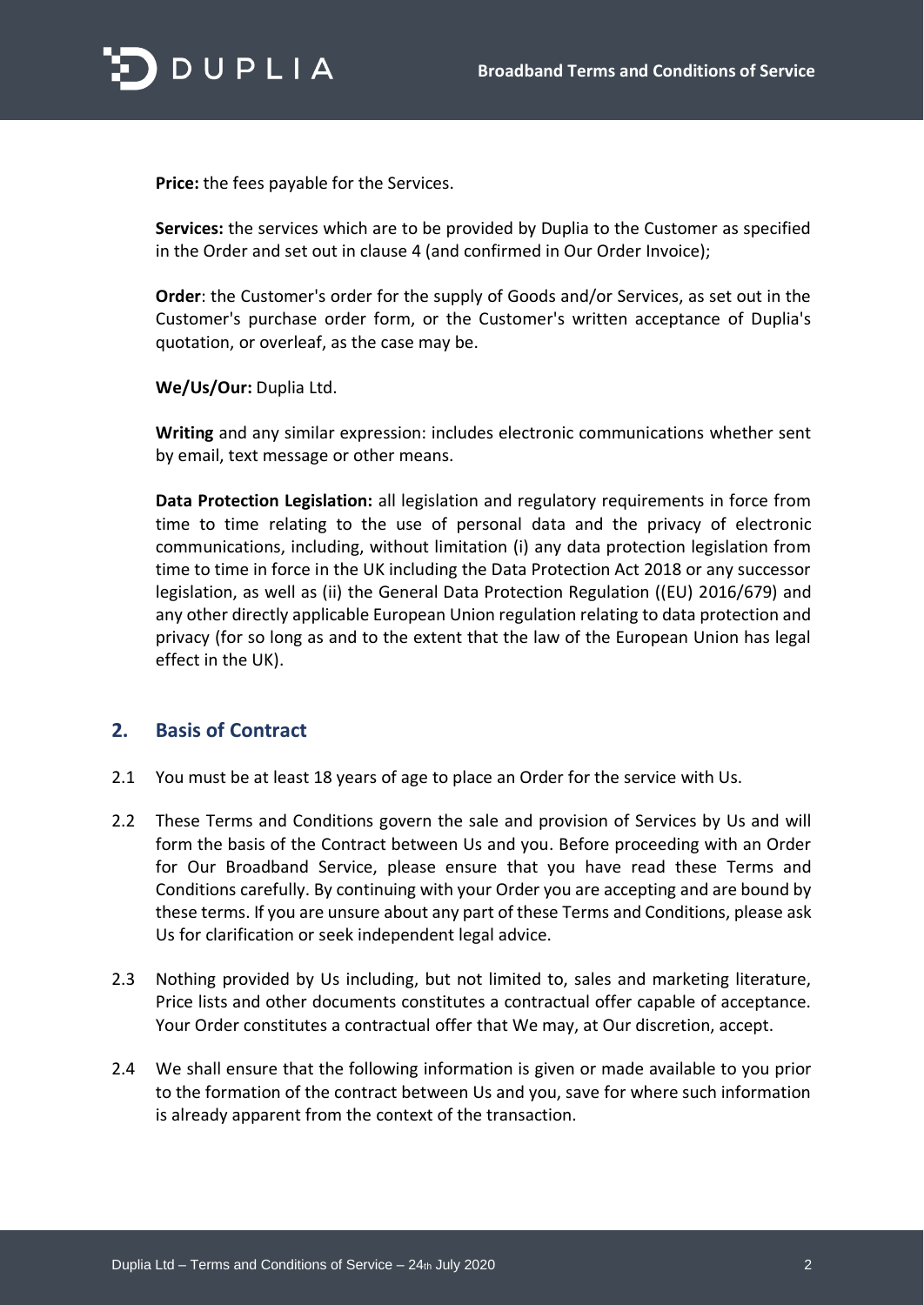

# **3. Installation of Our Equipment**

- 3.1 When you confirm to Us that you wish to receive Our service, We will send an engineer to your property to install the equipment. The engineer will visit at a mutually agreeable time and will need access to your premises including some parts of your roof. If the engineer cannot visit at the agreed time, We shall contact you to arrange a new appointment. We shall not be liable to you for any delay in installing and/or connecting the equipment.
- 3.2 You agree to make your premises as safe as possible before Our engineers arrive to install the Equipment. Any hazards or concerns you have which may affect the safety of Our engineers, particularly if they need access to your roof, must be specified to the engineer or Us before they begin work. We do not have to set up the equipment and make the service available to you if it is not practical to set up the equipment for health and safety reasons or any other reason.
- 3.3 If We need to access or install Our equipment on someone else's property you must first gain permission from the owner of the property and make the necessary arrangements for Us to access their property in advance of Our visit. We do not have to set up the equipment or make the service available until you have satisfied Us that all the relevant consents or permissions have been obtained.
- 3.4 Our engineers will try to position the equipment in your preferred location at your property, but for technical or other reasons related to the service, We may not be able to do this. Once the equipment has been installed, you should not attempt to adjust or move the equipment yourself as the equipment remains Our property at all times as detailed in 6.1. We are not liable for any loss or damage caused by you setting up, repairing, attempting to adjust or moving the equipment yourself or by authorising a third party to do so.
- 3.5 You agree that it is your responsibility to ensure that you have suitable power sources, cabling, wiring, power outlets and/or sockets for the equipment that comply with the requirements We have notified you about prior via email.

# **4. The Service**

4.1 We will begin providing the service on the day that Our engineers visit your property and complete the installation of equipment. This will be known as the Commencement Date. The service will then continue until your subscription expires or you end the contract as described in section 10 or We end the contract by written notice to you as described in 10.3. If for any reason the services cannot be activated on that day, then the service will be deemed not to have commenced.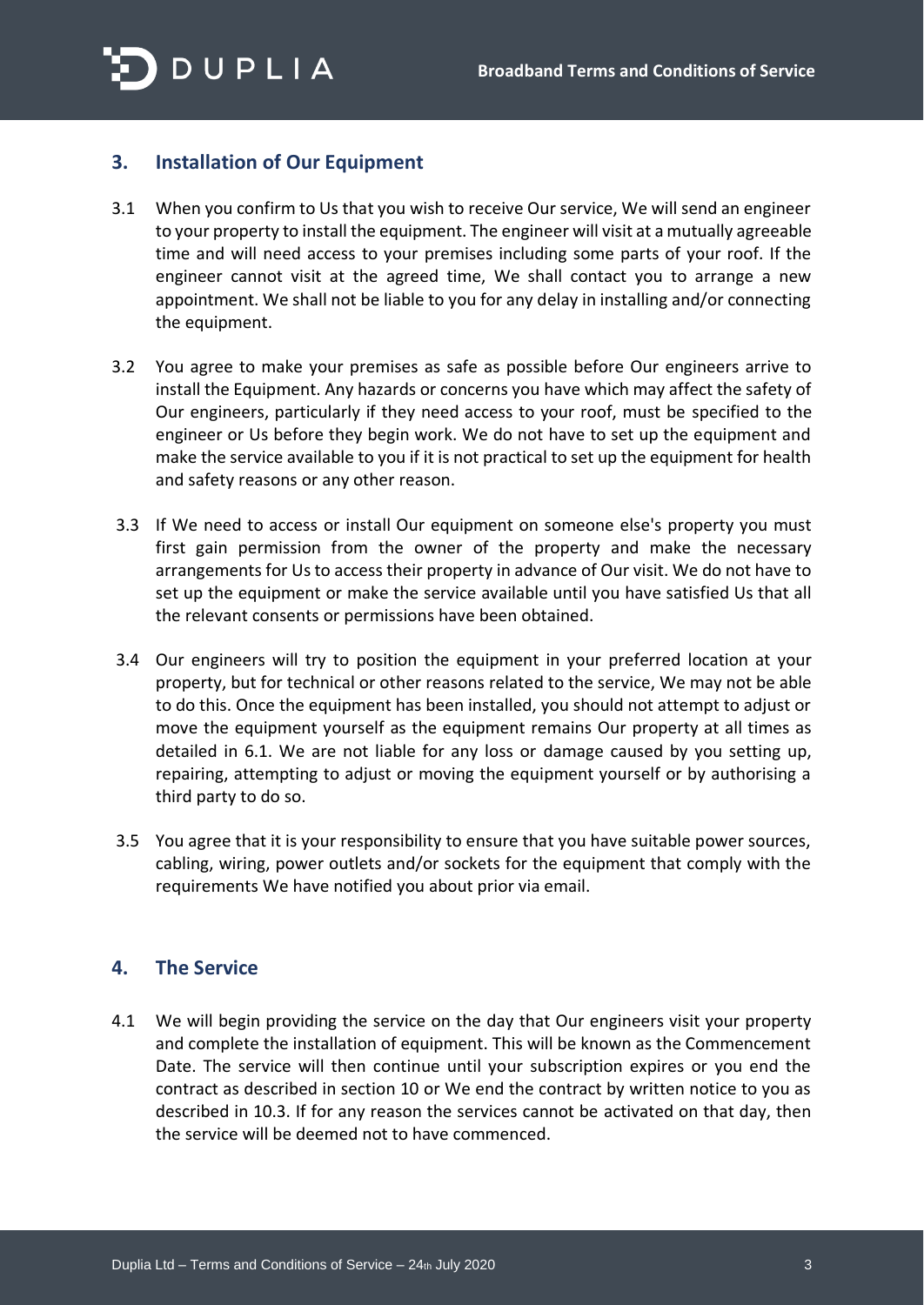

- 4.2 We will make every reasonable effort to complete installation on time. However We cannot guarantee that installation will be complete within the specified day of installation, and therefore cannot be held responsible for any delays if an event outside of Our control occurs.
- 4.3 Our services are contended and will operate at varying speeds depending on demands from users on the network at any given moment.
- 4.4 You will not be permitted to downgrade your package during the minimum term. You will be permitted to upgrade your package at any time; however, this will commence a new minimum term contract.
- 4.5 We use all reasonable skill and care to aim to provide an uninterrupted service as set out in these terms. However, We cannot guarantee fault free performance nor a constant internet connection. We will aim to rectify any interruption or problems with the service as soon as We can. However, some circumstances may be beyond Our control e.g. Extreme weather. We cannot therefore be held liable for any consequences arising from specific service levels not being achieved or maintained. These include, but are not limited to:
	- 4.5.1 loss of service through fluctuations in the quality and/or strength of the signal; or
	- 4.5.2 loss of service if Our service provider temporarily ceases to provide Us with connection; or
	- 4.5.3 reductions in the speed of the service; or
	- 4.5.4 suspension of the service for operational reasons e.g. repairs, maintenance or upgrades.
- 4.6 At times We may need to temporarily suspend the service if We; or Our service provider, need to carry out repairs, maintenance or upgrades to the network. However, unless this is an emergency, We will endeavour to inform you in writing at least 7 Calendar Days before suspending the service.
- 4.7 You must notify Us of any defect in the operation or performance of the service as soon as you notice an issue. You should contact Us via phone: 01242 650303 or email: contact@duplia.com. Where it is not possible to rectify the issue remotely, We will dispatch an engineer to correct the fault within 1 to 5 Business Days. This is free of charge if the problem is within Our network. If the engineer finds the problem is with your home wiring, your own equipment, misuse of Our equipment or Our network being damaged beyond fair wear and tear, you will be billed for the engineer's visit. We will tell you more about this when We make an appointment. You can find specific charges in 7.6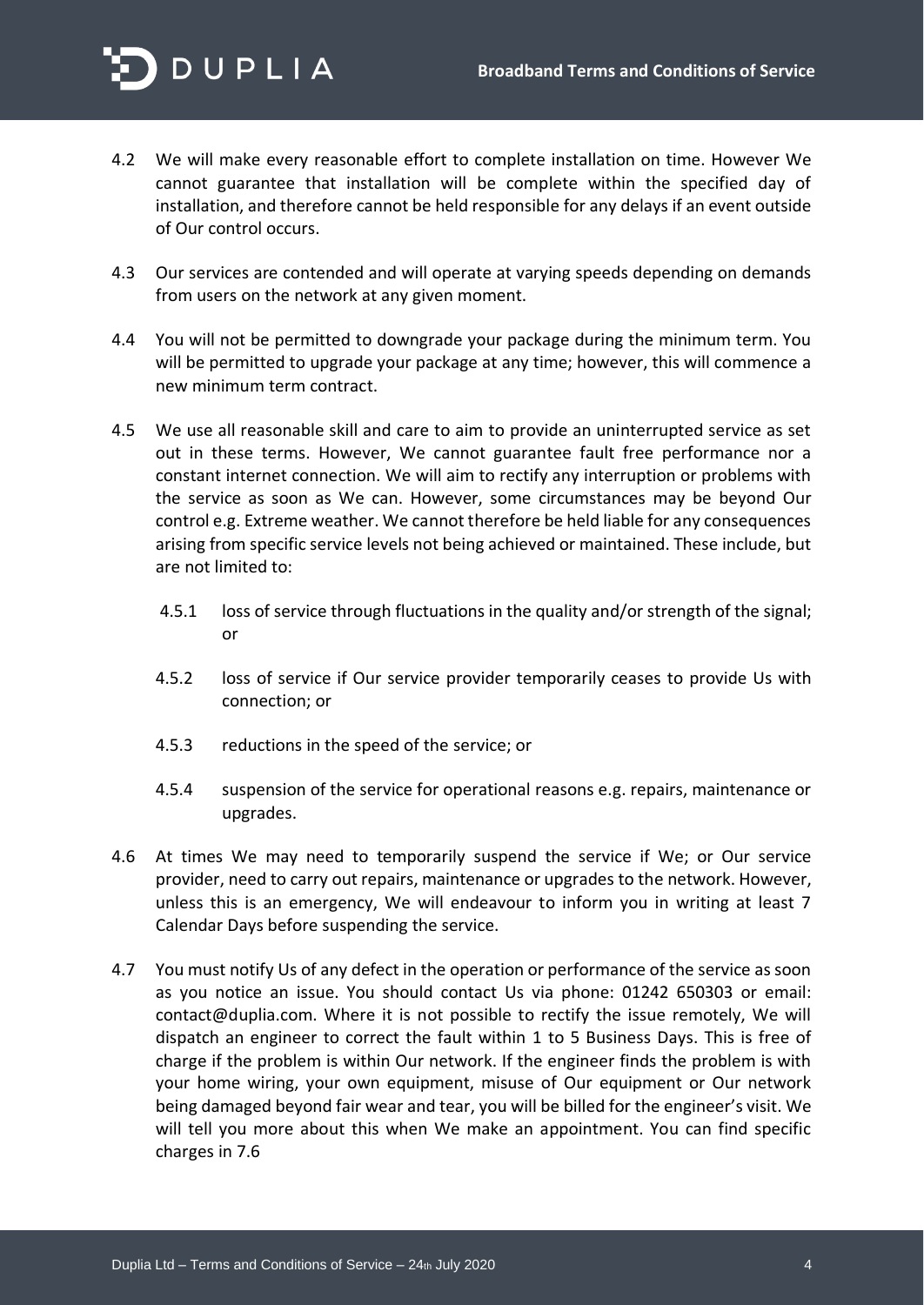

- 4.8 At least one Month prior to the end of the minimum commitment period, We will contact you to remind you that the contract period is coming to an end. If you do not wish to renew your contract on a new minimum term, you should provide Us with at least one Months' written notice. If you do not do this, the contract between Us will continue Month to Month after the end of the minimum period at an increased rate of an additional £10 + VAT on top of original contract Monthly rate. This will continue until it is either terminated by you or Us in accordance with the terms, or you renew the contract on a new minimum term length.
- 4.9 Our minimum speed guaranteed speed ensures that you receive a fair speed that you pay for.

Our current packages are as follows:

- Standard (25 Mbps), guaranteed download speed 20 Mbps
- Superfast (50 Mbps), guaranteed download speed 40 Mbps
- Ultrafast (100 Mbps), guaranteed download speed 75 Mbps

These speeds will be taken as an average download speed for a period of 2 weeks as measured by Our equipment. We do not guarantee any upload speeds, however we aim to reach 20 Mbps. These speeds are subject to change, however we will honour the speed guaranteed at the start of the contract.

4.10 If you feel you are not receiving your guaranteed download speed you must notify us as soon as possible. We will then send a monitoring unit to you or send an engineer to come install a monitoring unit at your property, free of charge. If after 2 Weeks we find you are not receiving the guaranteed speeds, We will have 2 Weeks to rectify this. If we are unable to resolve the performance issue and provide the guaranteed speeds, you are eligible to terminate your contract immediately and 10.1 will not apply.

#### **5. Use of the Service**

- 5.1 The service is only permitted to be used by you and your household unless otherwise agreed upon with Us in writing. We reserve the right to terminate the service immediately, if We discover you are sharing your connection with an unauthorized party.
- 5.2 You are responsible for all activity or use of the service. In conjunction with this you must ensure the service is used correctly. We do not permit:
	- 5.2.1 sending or receiving any material which is offensive, abuse, indecent, defamatory, obscene, menacing, fraudulent or illegal (including, but without limitation, child pornography);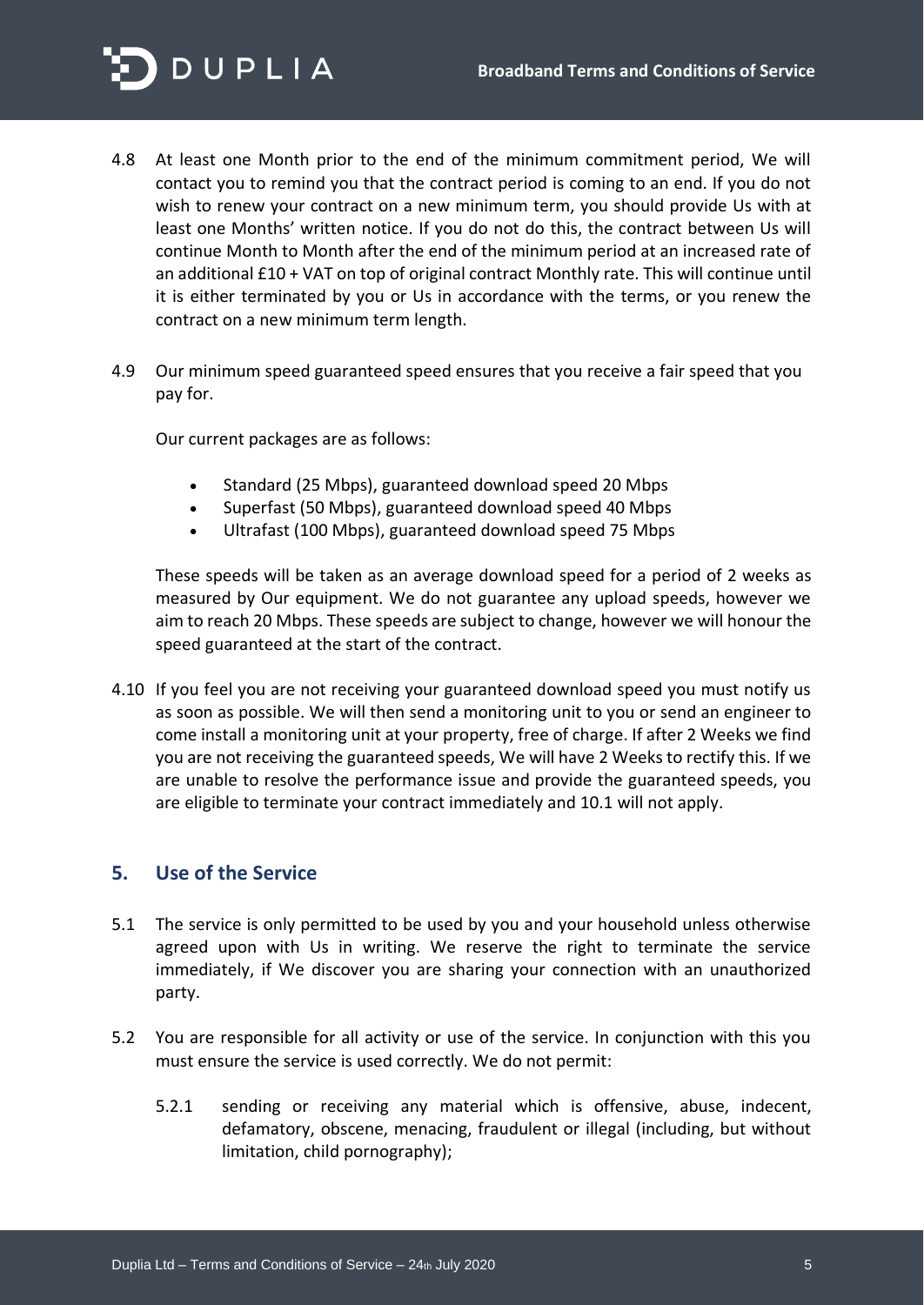

- 5.2.2 causing annoyance, inconvenience or needless anxiety in respect of any other person, (including, but not limited to sending unsolicited promotional material to any third party);
- 5.2.3 performing any illegal act or contravening any laws, licensing or third-party rights (including, but not limited to, downloading material covered by intellectual property rights);
- 5.2.4 reselling, transferring, assigning or sub-licensing the service (or any part of it) to any third party.
- 5.2.5 making unreasonable demands or engaging in excessive use of Our network; or
- 5.2.6 directly competing with Our internet services.

If We feel at any point you have violated these terms in a manner listed above, We reserve the right to terminate or suspend any contract indefinitely. If such an event occurs, you will not be entitled to any compensation or refund for loss of service and will only be permitted to reuse Our network once We are confident that you will not breach these terms again. You will also be liable for any early termination charges as listed in 10.1. The only exception to this will be in the event of fraudulent use of your account by a third party. If you become aware of such fraudulent use, you should inform Us immediately.

- 5.3 Furthermore; You agree to fully indemnify Us in respect of all damages, claims and losses which directly or indirectly arise as a result of your misuse of the services or failure to prevent misuse of the services by others, or any other breach by you of your obligations under this agreement.
- 5.4 We also reserve the right to restrict your use of the service if you are adversely affecting the use of the service for Our other customers. This includes, but is not limited to, excessive downloading or uploading as stipulated in Our [fair use policy](https://duplia.com/fairusage) or in the event of preventing harmful software such as malware spreading. In such an event We will contact you to notify you that We are imposing such restrictions and why.

#### **6. Equipment**

6.1 We will supply you with the equipment to allow you to receive the service. You may additionally purchase approved equipment from Us. If you do purchase additional equipment you will own it regardless of any contract termination. All other equipment We install remains the property of Duplia Ltd.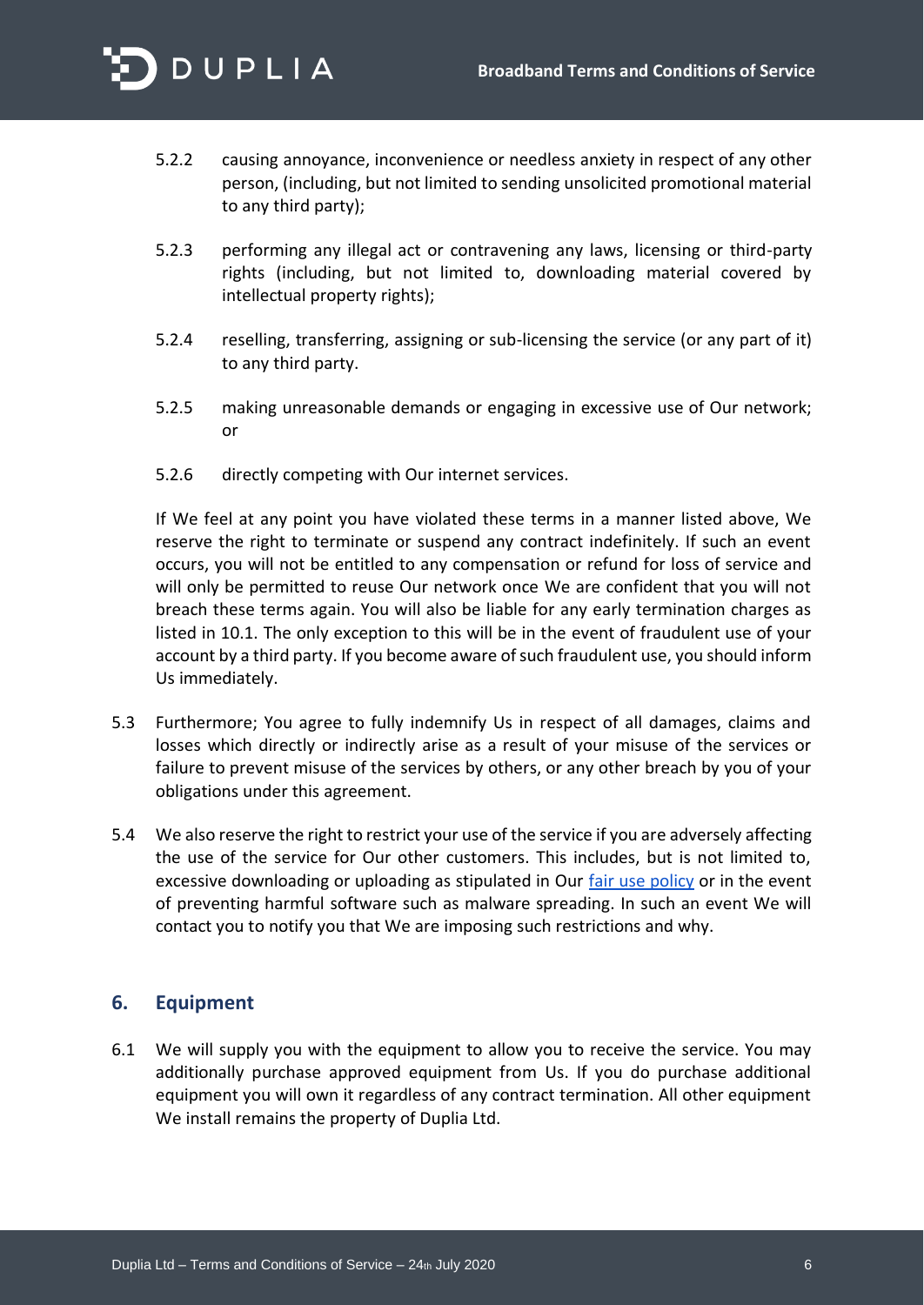

- 6.2 We are responsible for any configuration on installed equipment to provide you with access to the service. Unless subject to a legal Order or a legitimate request We will not provide access to the configuration of the equipment.
- 6.3 You are responsible for reasonable care of the equipment and agree to use the equipment as instructed by Us.
- 6.4 If you choose to reset the configuration on any of the equipment provided, We are no longer responsible for ensuring that a service is provided via the equipment that has been reset. If such actions result in the inability to access Our service We are no longer liable for any delay in resolving such issues and you will need to pay a call out fee to resolve the issue as specified in 7.6.
- 6.5 If you damage the equipment in any way We are entitled to charge you for the cost of such equipment and/or retain any money We hold to your credit and use that money towards the cost of the equipment.
- 6.6 When you use your own equipment in conjunction with Our equipment, We do not guarantee that the equipment will be compatible nor will We guarantee the service provided if it passes through equipment not provided by Us. Our service will only be supported up until the entry point of the property.
- 6.7 At the end of the minimum contract period or termination of the contract We may ask for the equipment to be returned to Us. If We do so, We will supply you with appropriate packing materials and/or dispatch an engineer to decommission the equipment from the property to effectively reverse the installation. All external cabling will remain intact.
- 6.8 If you deny or prevent Us from collecting Our equipment you will be liable for the full cost of the equipment.
- 6.9 Sometimes We will not require the return of equipment, this will be at the sole discretion of Us. If however you would like Us to send out an engineer to remove the equipment, this will cost £68 + VAT as a one off cost for labour and time.
- 6.10 All equipment supplied by Us is covered by third party warranties. Therefore We will not be liable in any way for any loss or damage caused to your own property or equipment arising as a result of its use. You must notify Us immediately via phone: 01242 650303 or email: *contact@duplia.com* should you notice or suspect a fault with the equipment. If We determine there to be a fault We will provide a replacement free of charge. However if the fault has arisen from negligence or misuse you will be liable for the cost of a replacement.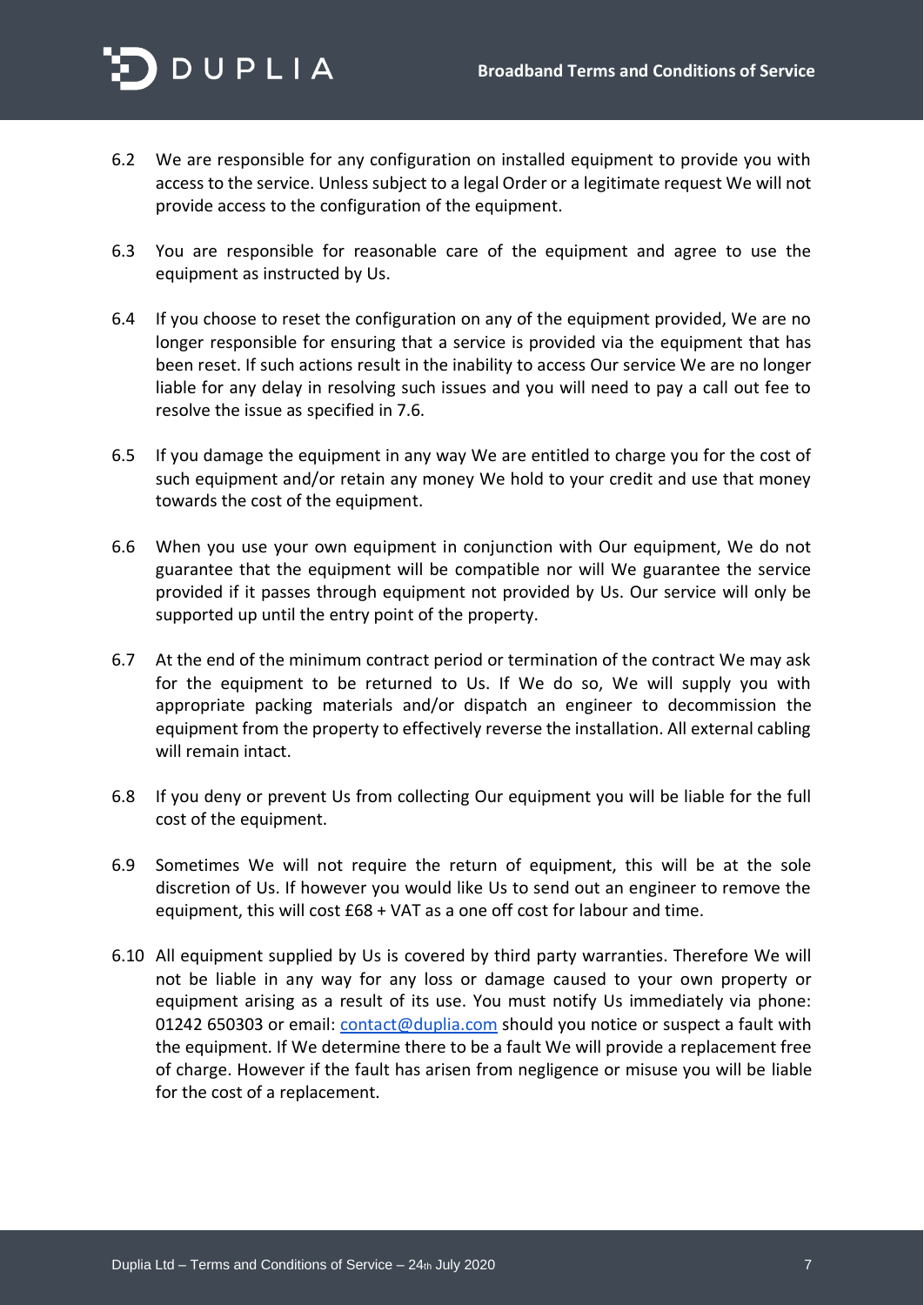

6.11 It is your responsibility to set up a firewall and additional security software. We are not liable for any damages resulting from malicious software such as malware downloaded from the internet.

## **7. Charges and Payments**

- 7.1 The Price of the services will be shown at the time you place the Order. For residential services all charges will be inclusive of VAT.
- 7.2 Due to fluctuations in the rate of VAT We may need to alter the rate of VAT that you must pay. This will be inline with the official VAT rate as set by HMRC.
- 7.3 You will be responsible for paying the charges for the service in advance.
- 7.4 Failure to pay will result in:

i) 1-7 days after payment is due - A speed and/or bandwidth cap on the service until payment is received.

ii) 7 days+ - Indefinite suspension or termination of the service. See 10.1 for early termination charges.

We retain the right to pass on any third-party charges for late or failed payments.

- 7.5 Installation costs are due prior to any installation work being carried out.
- 7.6 In for any reason We are required to visit your property to restore or rectify any service connectivity, and it is discovered the fault is with your home wiring, your own equipment, misuse of Our equipment or Our network being damaged beyond fair wear and tear you will be liable to pay a call out fee. This stands at £100 + VAT per hour, plus any additional hardware or equipment.

#### **8. Problems**

8.1 As a consumer, you have certain legal rights with respect to the purchases of services. For full details of your legal rights and for additional guidance on exercising these rights, We recommend that you contact your local Citizens Advice Bureau or appropriate legal experts.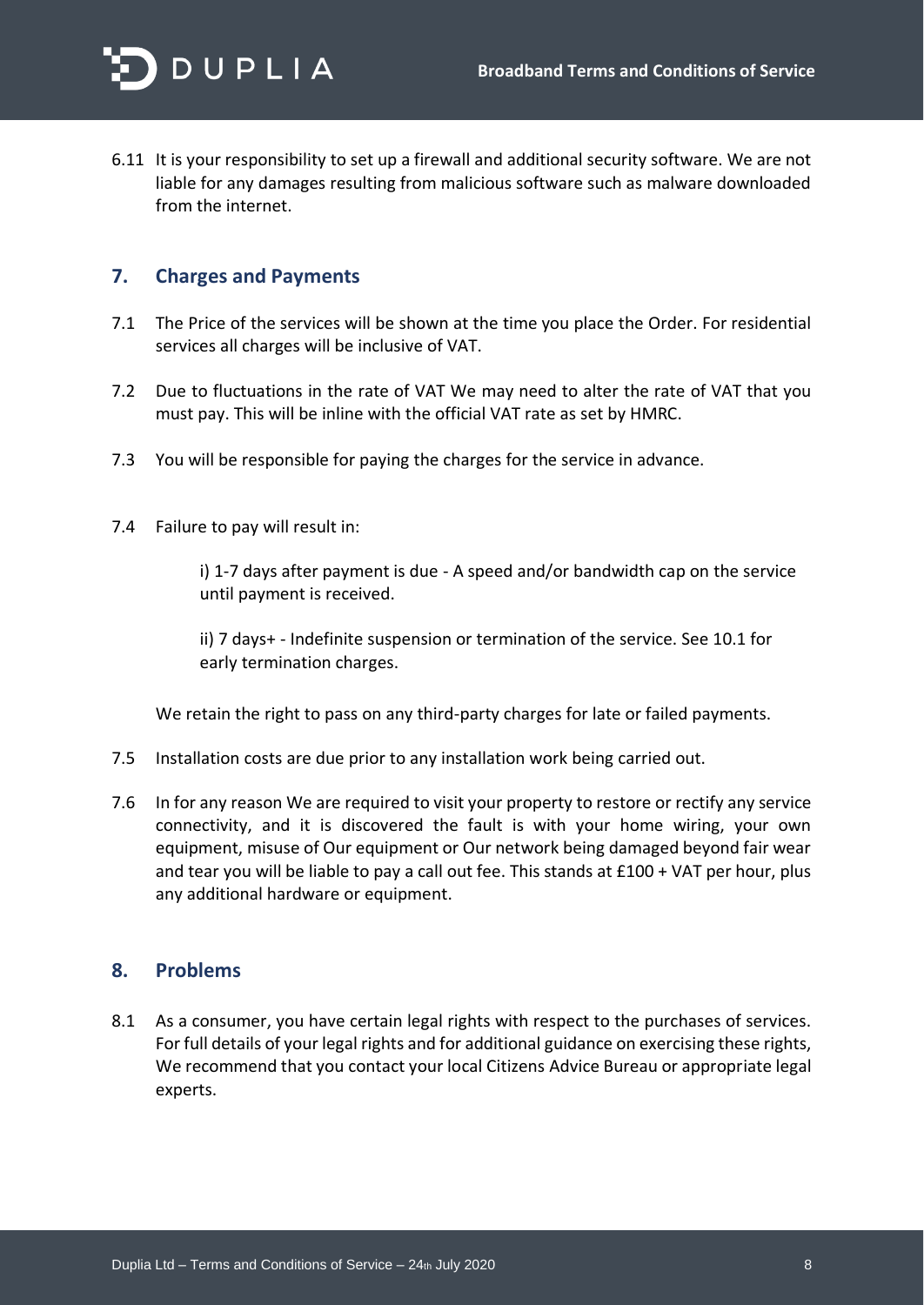

- 8.2 We aim to perform all services with reasonable skill and care, if however you feel We have not done so, you have the right to request repeat performance which should be carried out within a reasonable time and without significant inconvenience to you. If such action is required We shall bear any and all costs in doing so as per your legal rights. If We fail to provide repeat performance or it is not possible within a reasonable timeframe you have the right to a reduction in Price.
- 8.3 In the event of a Price reduction or refund, We will issue these without undue delay and within 14 Calendar Days starting on the date which We agree you are entitled to a refund. Payments will be made using the same method provided for use of the service unless you request an alternative method.
- 8.4 In addition to your legal rights retaining directly to Our service, you also have remedies if We use materials or equipment that are faulty or not as described.

### **9. Our Liability**

- 9.1 Our entire liability, including any liability for the acts and omissions of Our employees, agents or subcontractors, to you in respect of:
	- 9.1.1 any breach of Our contractual obligations arising under this Agreement; and
	- 9.1.2 any representation, statement or tortious act or omission including negligence arising under or in connection with this Agreement.

Throughout this section, any act or omission on the part of Us or Our employees or agents or subcontractors falling within either 9.1.1 or 9.1.2 above shall be known as an "Event of Default".

- 9.2 You agree that you are accepting these terms and conditions in the knowledge that Our liability is limited and that the Prices and charges payable by you have been calculated accordingly.
- 9.3 Nothing in this agreement shall affect your standard statutory rights.
- 9.4 We do not exclude or limit Our liability to you for:
	- 9.4.1 personal injury (including sickness and death) resulting from Our acts or omissions to the extent that such injury results from the negligence or wilful default of ourselves or Our agents working on Our behalf;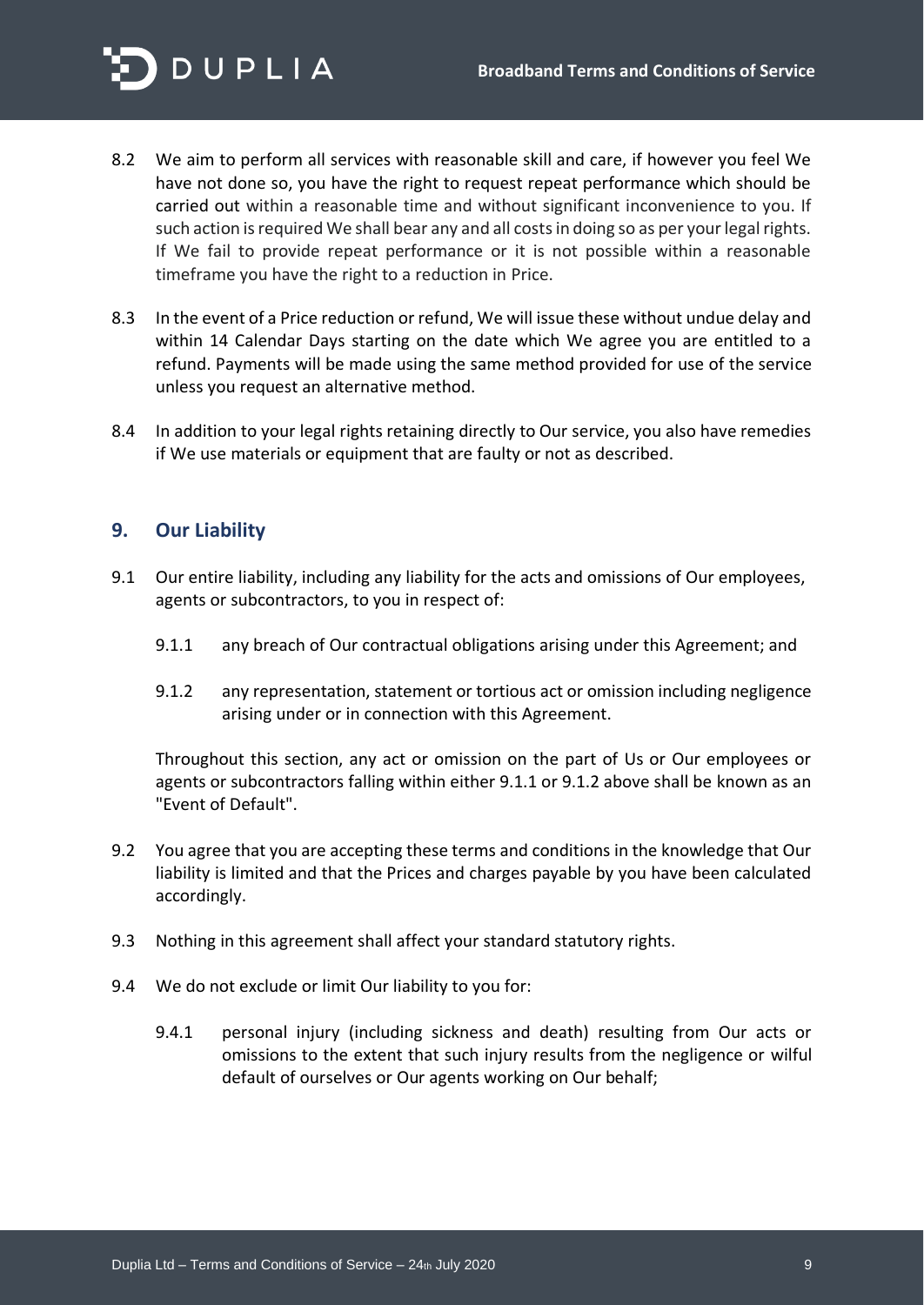

- 9.4.2 any breach of the obligations implied by section 12 of the Sale of Goods Act 1979 or section 2 of the Supply of Goods and Services Act 1982;
- 9.4.3 any breach of Our obligations under Part 1 of the Consumer Protection Act 1987; or
- 9.4.4 fraudulent misrepresentation.
- 9.5 You will not hold Us liable in respect of any Event of Default for any consequential loss including but not limited to the following:
	- 9.5.1 lost profit;
	- 9.5.2 lost business;
	- 9.5.3 lost opportunity;
	- 9.5.4 loss of goodwill;
	- 9.5.5 loss of reputation;
	- 9.5.6 loss of revenue or savings you expect to make;
	- 9.5.7 liability to third parties; or
	- 9.5.8 wasted expenditure or data being lost or corrupted.
- 9.6 We accept liability to you in respect of any damage to your physical property resulting from the negligence of either Us or Our employees. Any liability We have to you of any sort is limited to the greater of 120% of either:
	- 9.6.1 the charges paid by you for the service in the 12 Months prior to the date on which the liability first arose; or
	- 9.6.2 the charges We would have expected you to pay over a 12 Month period if you have not received the Services for a full year.
- 9.7 If the number of Events of Default gives rise to substantially the same loss then they shall be regarded as giving rise to only one claim under this agreement.
- 9.8 Except in the case of an Event of Default arising under clause 9.5 above We shall have no liability to you in respect of any Event of Default unless you serve Us with written notice of it within 6 Weeks of the date you become aware of the circumstances giving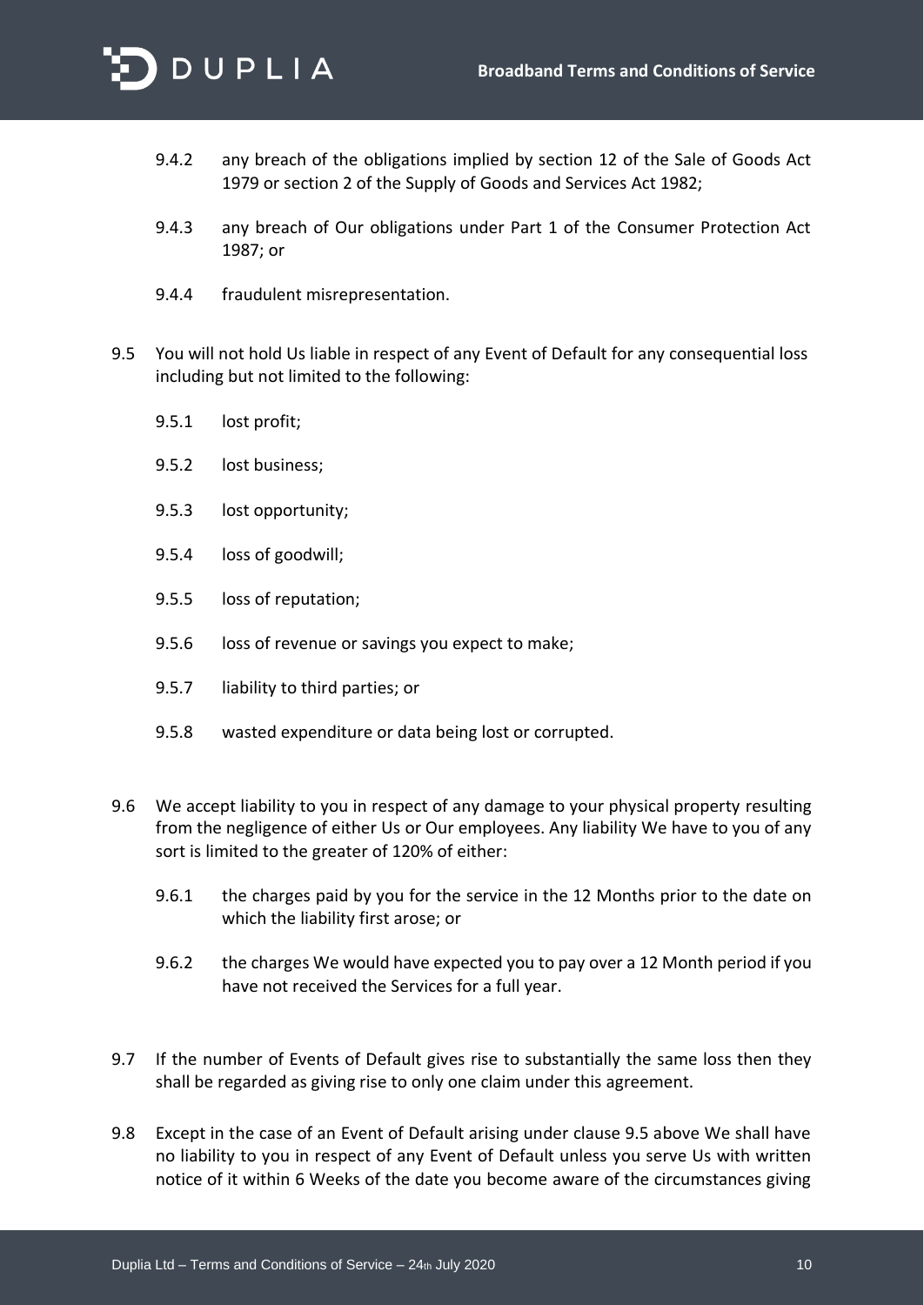

rise to the Event of Default or the date when you ought reasonably to have become so aware.

- 9.9 We exclude all liability in respect of the accuracy, completeness, fitness for purpose or legality of any information accessed using the services, and We exclude all liability of any kind for the transmission, or the reception of, or the failure to transmit, or to receive any material of whatever nature via the service.
- 9.10 You acknowledge that the service We provide is not guaranteed to be without fault. When using the service you agree that you do so without any conditions, guarantees, warranties, whether express or implied including but not limited to any warranties or conditions as to satisfactory quality or fitness for a particular purpose, which are expressly excluded to the maximum extent permitted by law.
- 9.11 We will not be liable for failure or delay in performing Our obligations where that failure or delay results from any cause that is beyond Our reasonable control. Such causes include, but are not limited to; strikes, lock-outs or other industrial action by thirdparties, riots and other civil unrest, fire, explosion, flood, storms, earthquakes and other natural disasters, acts of terrorism (threatened or actual), acts of war (declared, undeclared, threatened, actual or preparations for war), epidemic.
- 9.12 In the event of such items listed in 9.11, We will suspend all service and payments and notify you as soon as reasonably possible. Our obligations will be suspended and any time limits extended accordingly. We will inform you when such an event is likely and/or provide details of any new dates and times for availability of services.

# **10. Cancellation**

- 10.1 If you wish to cancel the service for whatever reason during the minimum contract term accepted by you on signup, you will be invoiced for 90% of the remaining term that would otherwise be due over the period of the service agreement.
- 10.2 If you are terminating the contract due to moving out of the property, you must notify Us as soon as possible, with a minimum of 14 Calendar Days written notice required. The follow will then apply:
	- 10.2.1 If you are moving to a new property in which We already provide services, We will continue to provide services under the terms of the original contract at this new property and 10.1 will not apply.
	- 10.2.2 If you are moving to a new property in which We are able to provide services but do not already do so and you would like Us to move your connection We will charge you the one-off installation fee and a start a new minimum contract term length. 10.1 will not apply.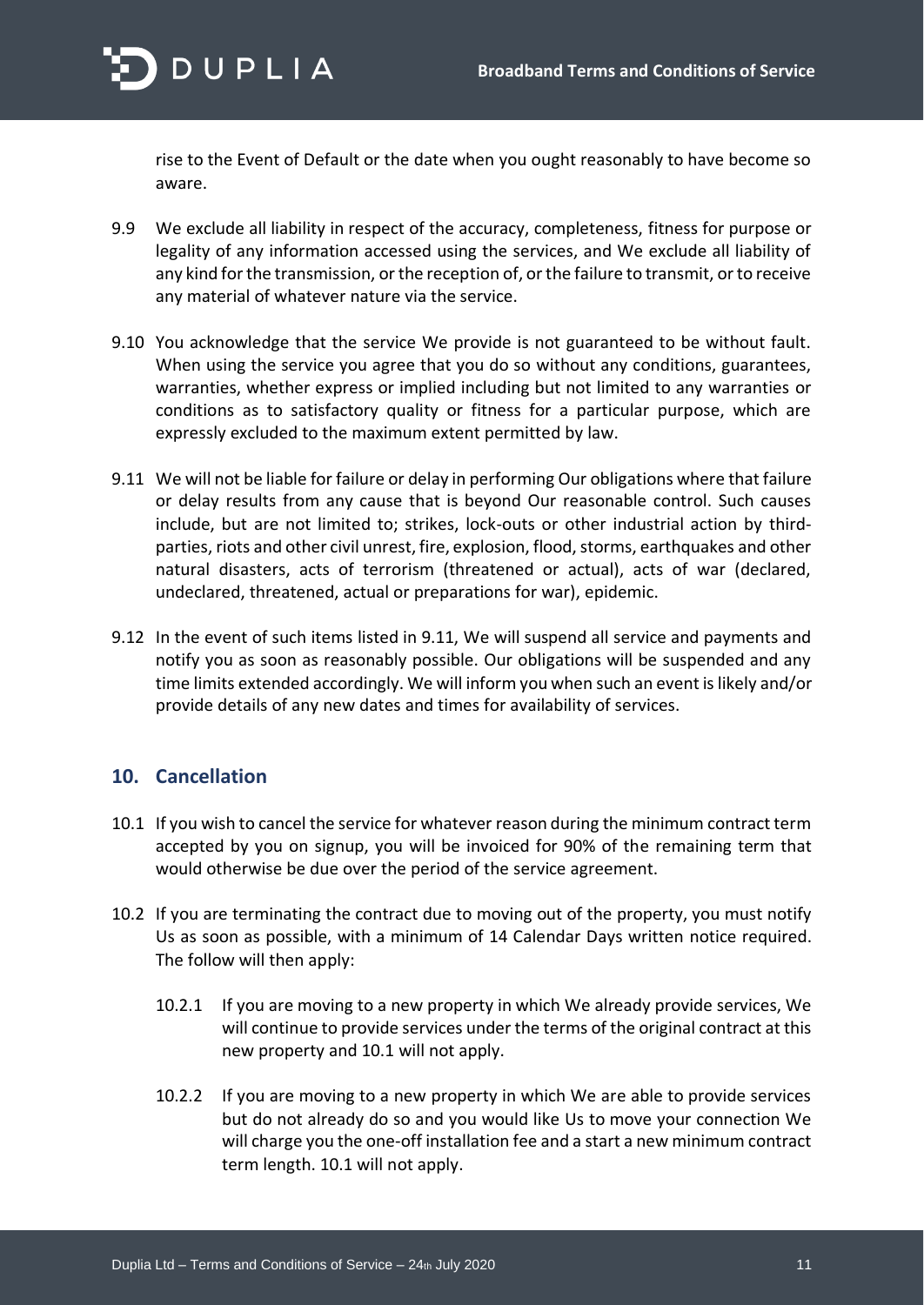

- 10.2.3 If you are moving to a new property in which We are unable to provide a service, but the new occupants of the property from which you are moving wish to take on a Duplia Broadband service on the same or higher value, We will waive the fee due in 10.1.
- 10.2.4 If you are moving and wish to just cancel your contract 10.1 will apply.
- 10.3 You may cancel the services and contract if any of the following occur:
	- 10.3.1 We change these Terms and Conditions to your material disadvantage; or
	- 10.3.2 We have breached the contract in a material way and have failed to remedy that breach with 14 days of you asking Us to do so in writing; or
	- 10.3.3 We enter into liquidation or have an administrator or receiver appointed over Our assets; or
	- 10.3.4 We are unable to provide the services due to an event outside of Our control as listed in 9.11
- 10.4 We may cancel the service and contract if any of the following occur:
	- 10.4.1 You breach this agreement and such breach is either incapable of remedy or you fail to remedy the breach within a reasonable time of a written notice to do so; or
	- 10.4.2 Failure to pay due charges as listed in 8.1; or
	- 10.4.3 The services are suspended due to violations listed in 5.2; or
	- 10.4.4 You are subject to a bankruptcy Order.

In such an event you will be liable for charges due as specified in 10.1.

### **11. Communication and Feedback**

- 11.1 If you wish to contact Us, please do so at the following: via telephone 01242 650303 or via email at [contact@duplia.com.](mailto:contact@duplia.com)
- 11.2 We always welcome feedback from Our customers and aim to provide the highest level of service possible.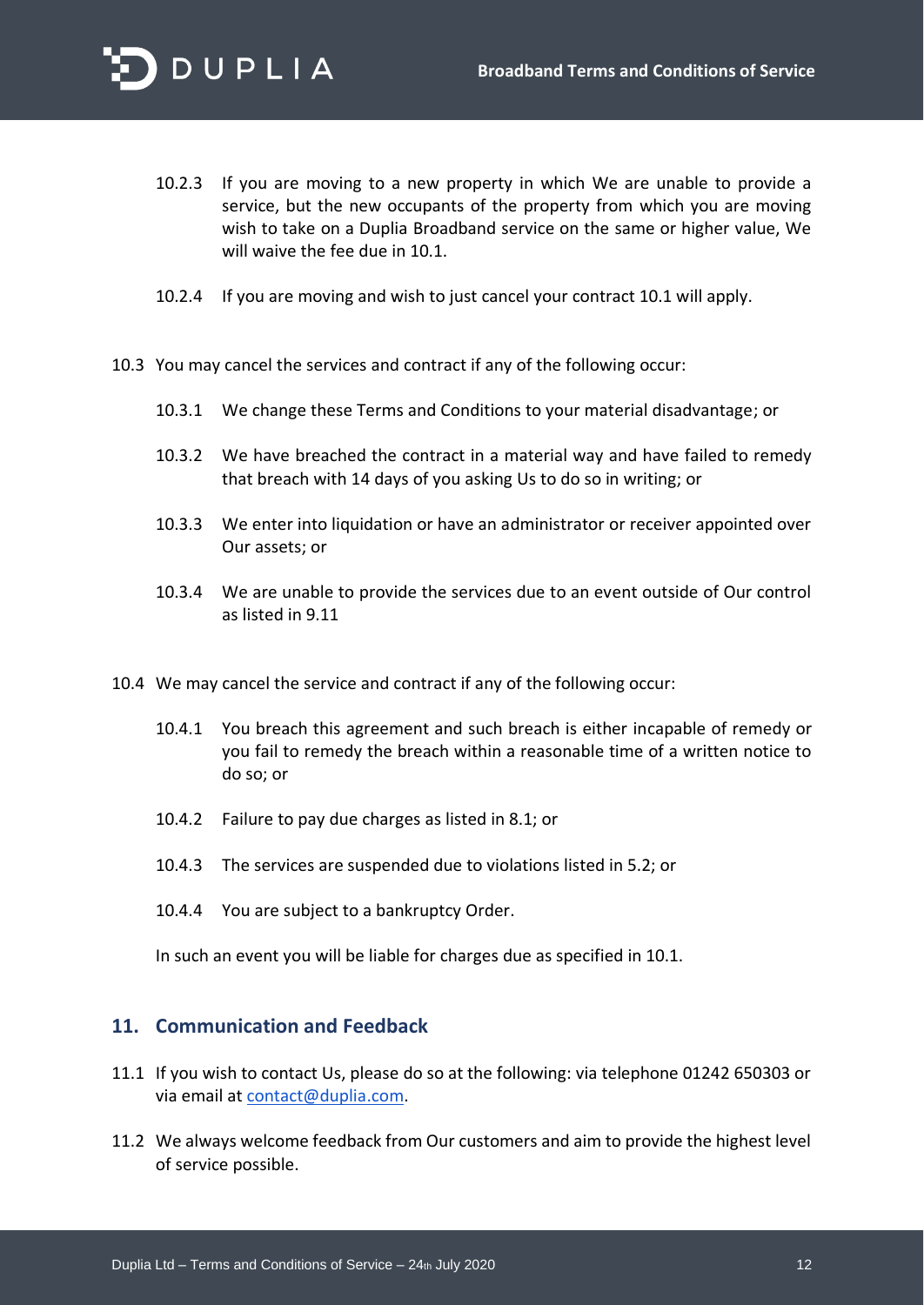

11.3 If however you feel We have not maintained a high level of service or have a complaint about any part of the service, please contact Us using the information listed in 11.1.

## **12. Data Protection**

- 12.1 We follow industry standard practises including the Data Protection Act 1998 and follow EU General Data Protection Regulations for data protection and are registered with the ICO.
- 12.2 In order to operate and provide you with a Service, which includes functions such as billing, you agree to allow us pass your personal information to other parties. We undertake that this information will not be used for any commercial purposes such as direct mailing, mailing lists, or used to send you information unrelated to our Service. We do not sell trade or rent your personal information to others.
- 12.3 From time to time, without notice to you, we may review or check your use of the Service where we are required to do so to ensure compliance with any applicable laws, regulations, court orders, or requirements of any governmental, regulatory or supervisory body, and for our own purposes including to ensure compliance with our terms.
- 12.4 Other than as required by law, or as allowed under our terms, we will not share your personal information to any third party without your permission.

#### **13. Other Terms**

- 13.1 We reserve the right to at any time, assign or transfer Our obligations and rights under these terms to a third party. If this occurs you will be informed by Us in writing. Your rights under these terms will not be affected and Our obligations will also be transferred to the third-party who will remain bound by them.
- 13.2 You are not permitted to assign, transfer or license this agreement or any of its rights and/or obligations without Our prior written consent.
- 13.3 If an English court finds any of the provisions of these terms unlawful, invalid or otherwise unenforceable, those provisions shall be deemed severed from the remainder of these terms. The remainder of the terms will remain valid and enforceable.